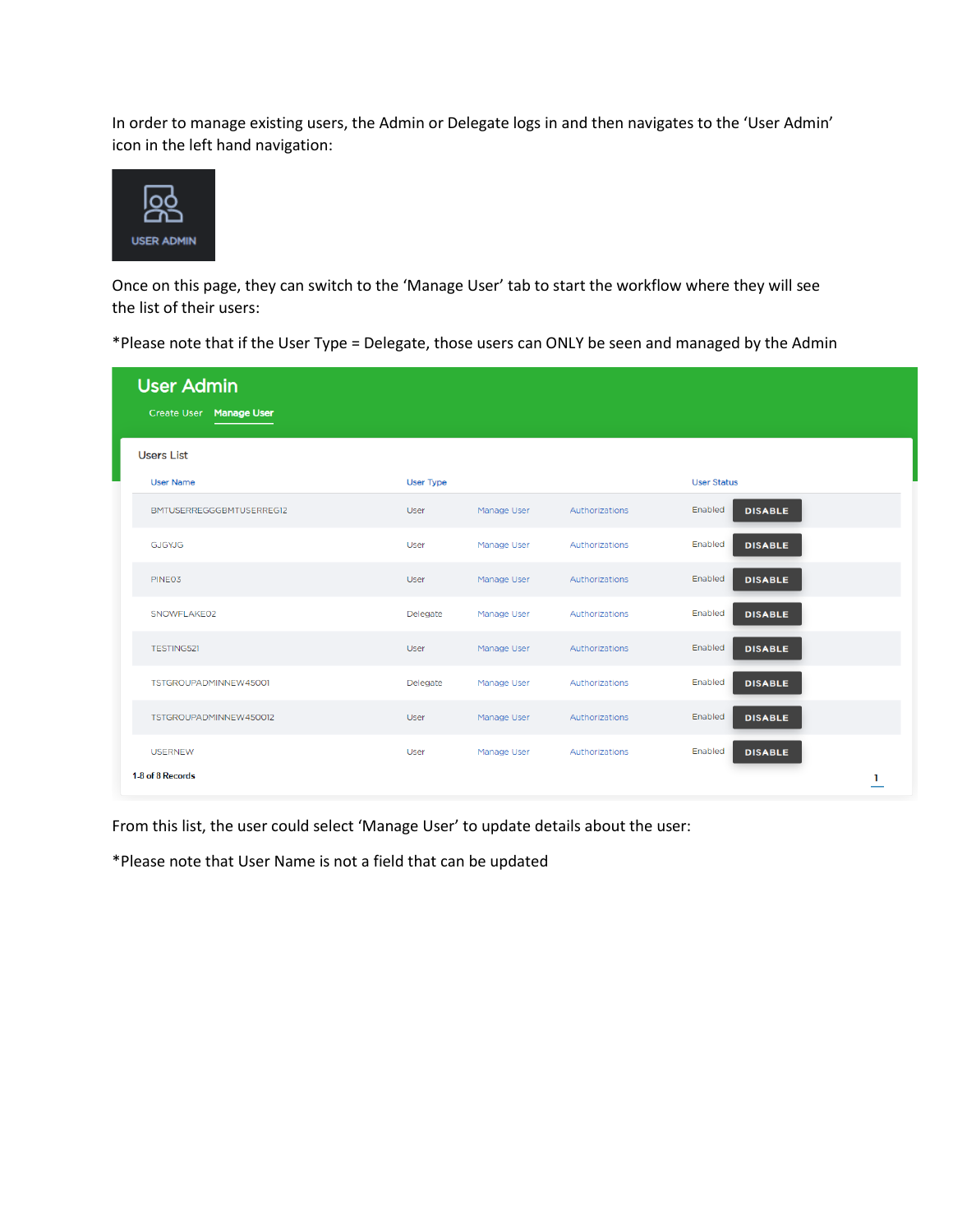| <b>Update User Info</b>        |   |
|--------------------------------|---|
| User Name:                     |   |
| TESTING521                     |   |
| First Name:                    |   |
| Test                           |   |
| Last Name:                     |   |
| Smith                          |   |
| Company Name:                  |   |
| Delta Dental                   |   |
| Email Address:                 |   |
| l@deltadentalr .com            |   |
| <b>CANCEL</b><br><b>UPDATE</b> |   |
| $\blacktriangleleft$           | Þ |

A user could also select 'Authorizations' in order to view that user's authorizations or to start the workflow to Edit their authorizations:

| <b>User Authorizations</b>                                                                          |             |                      |                           |                       |
|-----------------------------------------------------------------------------------------------------|-------------|----------------------|---------------------------|-----------------------|
| << Back to Users List<br><b>Viewing Authorizations</b><br>Selected User: TESTING521 User type: User |             | Payer                | Group: 4500               | <b>EDIT</b>           |
| Auth given                                                                                          | Subgroup ID | <b>Subgroup Name</b> | <b>Eligibility Access</b> | <b>Billing Report</b> |
| $\blacktriangledown$                                                                                | 0001        | SUBCLIENT_57397      | Update                    |                       |
| 1-1 of 1 Records                                                                                    |             |                      |                           |                       |

After clicking 'Edit' the user is given options in how they wish to modify their authorizations.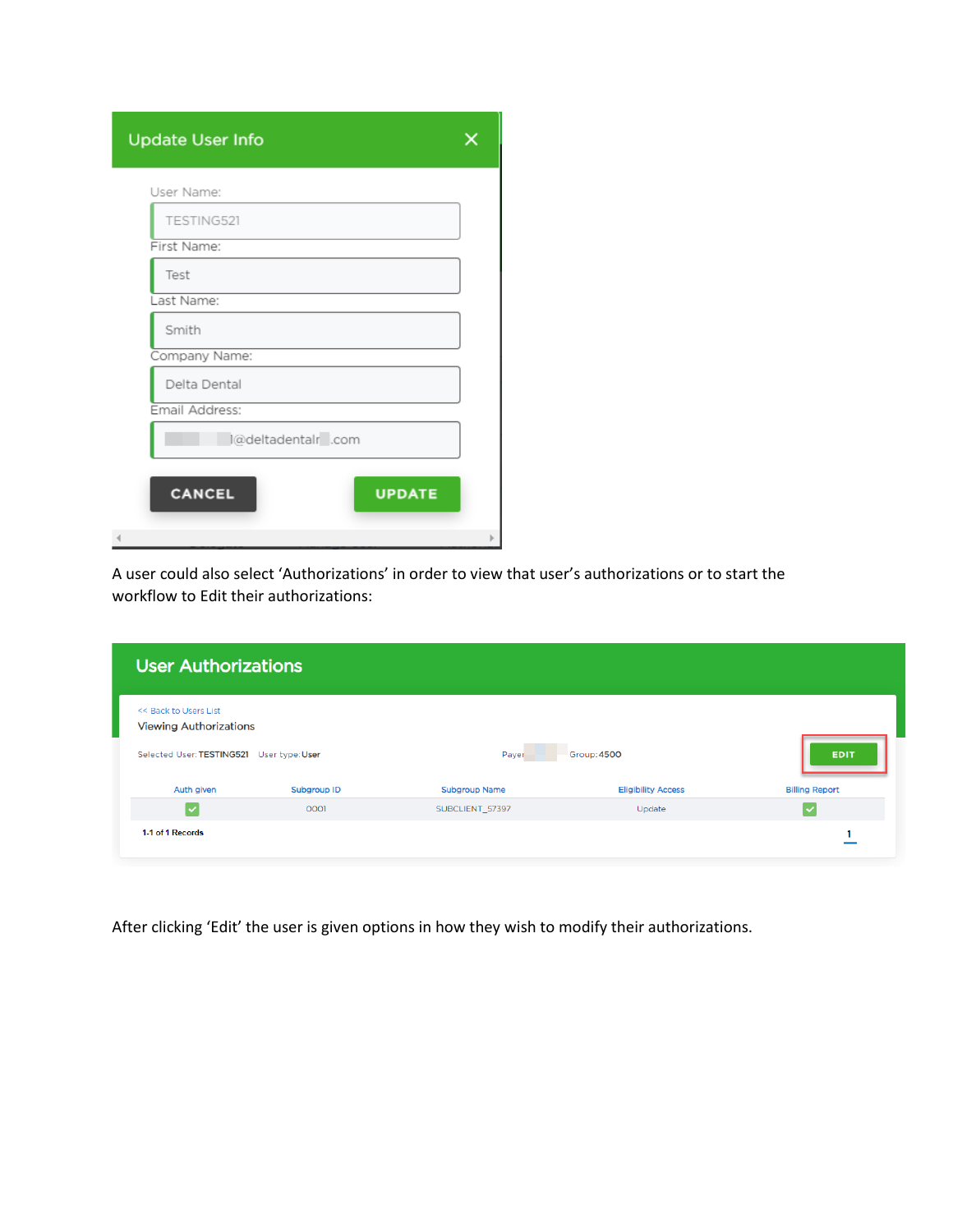| <b>User Authorizations</b>                                                             |                              |
|----------------------------------------------------------------------------------------|------------------------------|
| <b>Managing Authorizations</b>                                                         |                              |
| Selected User: TESTING521 User type: User                                              | Payer:<br>Group: 4500        |
| Select for all SubGroups                                                               |                              |
| Select to customize SubGroups                                                          |                              |
| Create Delegate - a user who can create users and manage authorizations on your behalf |                              |
| Revoke authorizations for the group                                                    |                              |
|                                                                                        | <b>SAVE</b><br><b>CANCEL</b> |

After clicking the radio button for 'Select for all Subgroups' the page expands and the user can make the necessary changes:

|                                | <b>User Authorizations</b>                                           |                                                                                        |                                   |                              |
|--------------------------------|----------------------------------------------------------------------|----------------------------------------------------------------------------------------|-----------------------------------|------------------------------|
| <b>Managing Authorizations</b> |                                                                      |                                                                                        |                                   |                              |
|                                | Selected User: TESTING521 User type: User                            |                                                                                        |                                   | Payer:<br><b>Group: 4500</b> |
| Select for all SubGroups       | Select to customize SubGroups<br>Revoke authorizations for the group | Create Delegate - a user who can create users and manage authorizations on your behalf |                                   |                              |
|                                | Subgroup ID                                                          | <b>Subgroup Name</b>                                                                   | <b>Eligibility Access</b><br>÷    | <b>Billing Report</b>        |
| $\overline{\mathsf{v}}$        | 0001                                                                 | SUBCLIENT_57397                                                                        | Update<br>$\overline{\mathbf{v}}$ | $\checkmark$                 |
| 1-1 of 1 Records               |                                                                      |                                                                                        |                                   | <b>CANCEL</b><br><b>SAVE</b> |

In this instance their ability to view Billing Reports was removed: